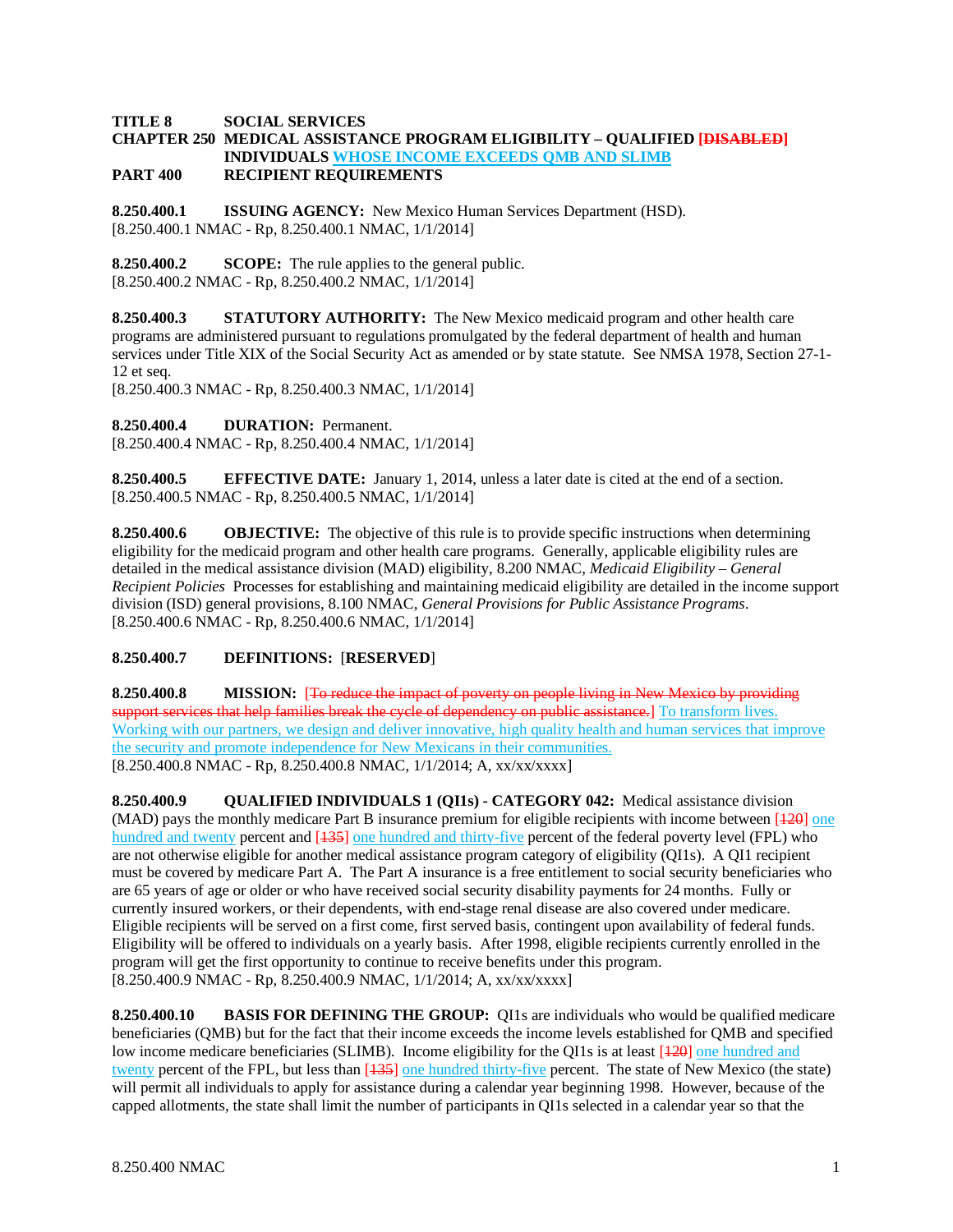aggregate amount of benefits provided to such individuals in the calendar year is estimated not to exceed the state's allocation for the fiscal year ending in that calendar year. The state shall select QI1s on a first-come, first-served basis (in the order in which they apply). For calendar years after 1998, the state shall give preference to individuals who were QI1s, QMBs, SLIMBs, or qualified disabled working individuals (QDWI) in the last month of the previous year and who continue to be or become QI1s.

[8.250.400.10 NMAC - Rp, 8.250.400.10 NMAC, 1/1/2014; A, xx/xx/xxxx]

# **8.250.400.11** [**RESERVED**]

**8.250.400.12 ENUMERATION:** QI1 applicants or re-determining recipients must furnish their social security numbers (SSN). QI1 eligibility shall be denied or terminated for applicants or re-determining recipients who fail to furnish social security numbers.

[8.250.400.12 NMAC - Rp, 8.250.400.12 NMAC, 1/1/2014]

# **8.250.400.13 CITIZENSHIP:**

**A.** Undocumented [aliens] non-citizens cannot purchase medicare coverage and, therefore, are not eligible for QI1 benefits. To be eligible for QI1 an applicant or re-determining recipient must be one of the following:

**(1)** a citizen of the United States; or

**(2)** [an alien] a non-citizen who entered the United States prior to August 22, 1996, as one of the classes of [aliens] non-citizens described in 8.200.410 NMAC or [an alien] a non-citizen who entered the United States as a qualified [alien] non-citizen on or after August 22, 1996, and who has met the five year bar listed in 8.200.410 NMAC.

**B.** Verification of citizenship: Individuals entitled to or receiving medicare already meet citizenship and identity requirements.

[8.250.400.13 NMAC - Rp, 8.250.400.13 NMAC, 1/1/2014; A, xx/xx/xxxx]

**8.250.400.14 RESIDENCE:** An individual must physically present in New Mexico on the date of his or her application or re-determination or on the eligibility determination date and intends to remain in the state. If the applicant or re-determining recipient does not have the present mental capacity to declare intent, the parent, guardian, or adult child can assume responsibility for a declaration of intent. If there is no guardian or relative to assume responsibility for a declaration of intent, the state in which the applicant or re-determining recipient is living is recognized as the state of residence. A temporary absence from the state does not preclude eligibility. A temporary absence is considered to exist when the eligible recipient leaves the state for a specific purpose with a time-limited goal, after the accomplishment of which the eligible recipient intends to return to New Mexico. Refer to 8.200.410.12 NMAC.

[8.250.400.14 NMAC - Rp, 8.250.400.14 NMAC, 1/1/2014]

**8.250.400.15 NONCONCURRENT RECEIPT OF ASSISTANCE:** An applicant or re-determining recipient is not eligible for Category 042 if he or she is eligible under another medical assistance category of eligibility or if receiving medicaid services from another state.

[8.250.400.15 NMAC - Rp, 8.250.400.15 NMAC, 1/1/2014]

**8.250.400.16 SPECIAL RECIPIENT REQUIREMENTS:** An applicant or re-determining recipient for QI1 eligibility must meet the specified age or disability requirements to be eligible for medicare Part A. [8.250.400.16 NMAC - Rp, 8.250.400.16 NMAC, 1/1/2014]

**8.250.400.17 RECIPIENT RIGHTS AND RESPONSIBILITIES:** It is the responsibility of the applicant or re-determining recipient to provide the required information, documents or undertake the actions necessary for HSD to establish eligibility. The applicant or re-determining recipient must grant HSD permission to contact other persons, agencies or sources of information which are necessary in the establishment of eligibility. Failure of the applicant or re-determining recipient to provide or take action will result in a HSD action to deny eligibility. [8.250.400.17 NMAC - Rp, 8.250.400.17 NMAC, 1/1/2014]

# **8.250.400.18** [**RESERVED**]